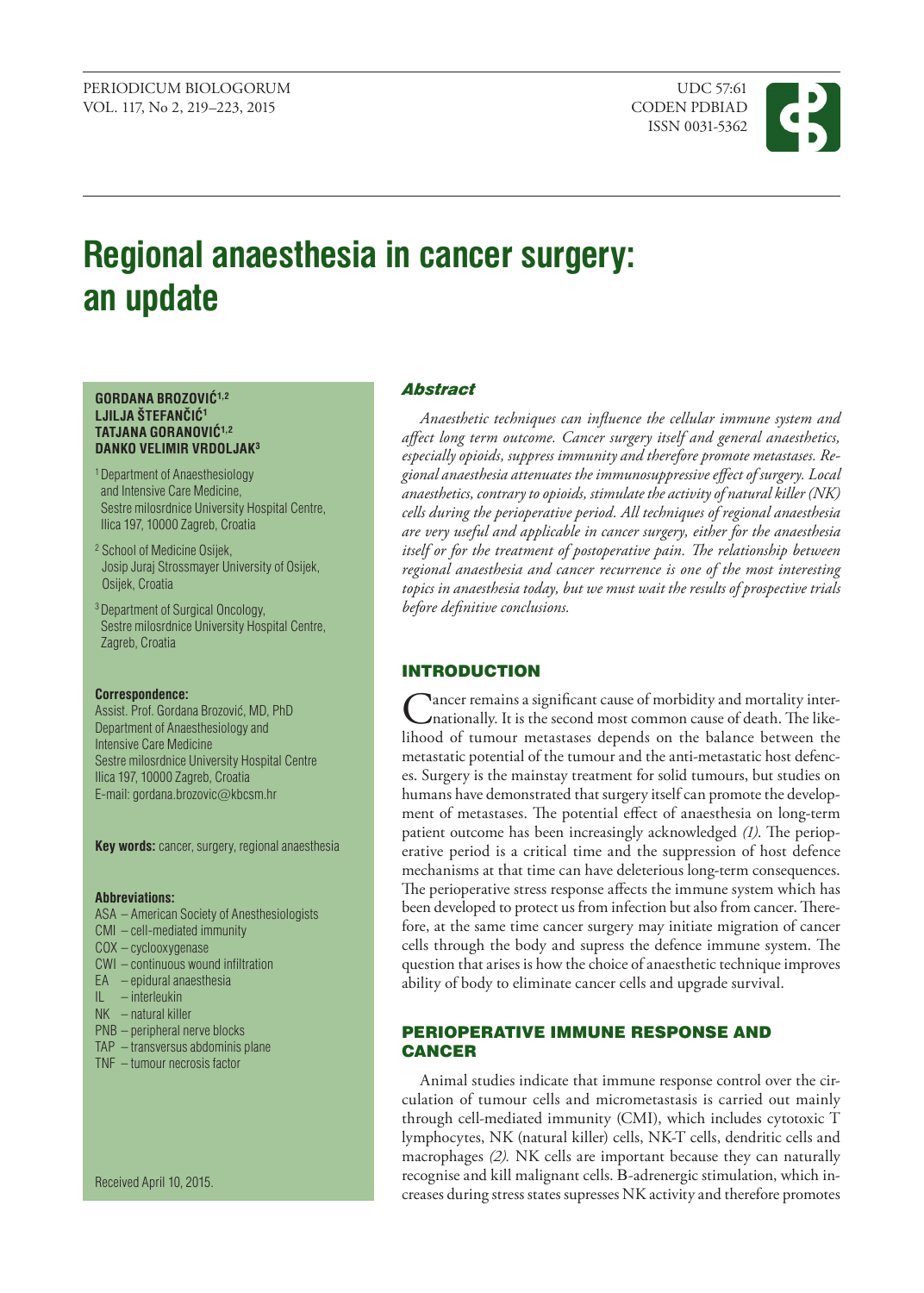metastasis *(3).* Human studies show that low perioperative levels of NK activity are associated with an increased cancer related morbidity and mortality *(4, 5).*

Cancer surgery supresses immunity and therefore promotes metastasis. Growth of pre-existing micro metastases and dissemination of malignant cells during postoperative period is facilitated *(6).* Further, surgical stress activates angiogenesis which contributes to neoplastic growth.

## ROLE OF ANAESTESIA IN THE PEROPERATIVE IMMUNE RESPONSE AND CANCER

The choice of anaesthetic technique and drugs profoundly influences the immune response and consequently cancer metastasis. Melamed et al. demonstrated in rats that ketamine, thiopental and halothane reduces NK cell activity and increased lung tumour retention or lung metastasis *(7).* Propofol does not affect metastasis, which may be related to its B-adrenergic antagonist properties *(8).* Another study has been looked at propofol conjugates (propofol-docosahex-aenoate and propofol-eicosapentaenoate) as treatment for breast cancer, as they have been shown to inhibit cellular adhesion, migration and apoptosis in breast cancer cells. Effects of inhalation anaesthetics on tumour growth were studied by Brozovic et al. in mice. Their results confirmed the genotoxic and cytotoxic activity of halogenated inhalation anaesthetics on tumour cells *(9).* Isoflurane and halothane inhibit interferon stimulation of NK cell cytotoxicity in mice *(10).* Multiple studies have demonstrated *in vitro* effects that may have some relevance in the cancer setting. For instance, sevoflurane alters the release of cytokines (IL-1b and TNF-a, but not IL-2) by NK and NK-like cells *in vitro (11)*. In humans, one large retrospective analysis found that general anaesthesia for excision of primary melanoma was associated with a decrease in the survival rate compared with local anaesthesia. The difference was attributed to use of general anaesthetic agents. General anaesthesia decreases circulating NK cells in patients undergoing elective orthopaedic surgery *(12).* Neutrophil, macrophage, dendritic and T-cell function are also impaired *(13).* Nitrous oxide interferes with DNA, purine and thymidylate synthesis and depressed neutrophil chemotaxis *(14).* Opioid administration has been shown to suppress cell-mediated and humoral immunity. This includes NK cell activity, production of immune-stimulating cytokines, phagocytic activity and antibody production *(13, 15).* Morphine at clinically relevant doses increases angiogenesis and promotes breast tumour growth in mice *(16).* Tramadol, which has noradrenergic and serotonergic activity, stimulates NK cell activity, both in rodents and humans *(17).* The differences between morphine and tramadol have been shown in humans undergoing hysterectomy for uterine carcinoma. T-lymphocyte proliferation was depressed in both groups, but remained depressed only in morphine group. Neither surgery nor morphine affected NK cell activity, whereas tramadol was shown to enhance NK cell activity. Long term outcome was not reported *(18)*.

Non-steroidal anti-inflammatory drugs inhibit prostaglandin synthesis via inhibition of the cyclooxygenase (COX) enzyme. Tumour cells have been shown to secrete prostaglandins, and this may be a mechanism to evade host cell-mediated immunity *(19).*

When we analyse the effects of regional anaesthesia, we can find two major retrospective studies. One showed a 57% reduction in incidence of biochemical cancer recurrence when epidural analgesia was used for open prostatectomy when compared with postoperative opioid analgesia. The other showed a four-fold reduction in the incidence of recurrence or metastasis in patients who received general and paravertebral anaesthesia and analgesia when compared with general anaesthesia and morphine analgesia for breast cancer surgery *(20).* The effect of regional anaesthesia on human breast cancer cells in vitro has also been investigated. Serum from patients who received propofol/ paravertebral anaesthesia was found to inhibit proliferation but not migration of an oestrogen receptor-negative breast cancer cell line when compared with a sevoflurane/ opioid group *(21).*

The potential ability of regional anaesthesia to improve long-term outcome after cancer surgery can be attributed to at least three different mechanisms. First, regional anaesthesia attenuates the immunosuppressive effect of surgery. Secondly, patients who received regional analgesia have lower opioid requirements. Opioids may themselves inhibit cell-mediated immunity and host anti-tumour defences. Finally, when regional anaesthesia is used in addition to general anaesthesia, the amount of general anaesthetic required during surgery is reduced. Further, local anaesthetics contrary to opioids stimulate the activity of NK cells during the perioperative period. Intravenous infusion of lidocaine reduces surgery-induced immune alterations. The long-term clinical implications of these findings are unknown and warrant future investigations *(13).* Acute pain suppressed NK cell activity too. Optimizing postoperative pain management may attenuate the post-surgical inhibition of host anti-tumour defence mechanism, including NK cells.

Postoperative pain therapy may play a very important role in metastasis after cancer surgery. Page et al. demonstrated in rats that the provision of pain relief attenuates the surgery-induced increase in metastatic susceptibility, likely because of reduction in the stress response. They demonstrated that preoperative intrathecal administration of bupivacaine plus morphine and the perioperative systemic administration of fentanyl significantly enhanced the host resistance to surgery-induced increases in lung metastasis. They suggested that the pain-alleviating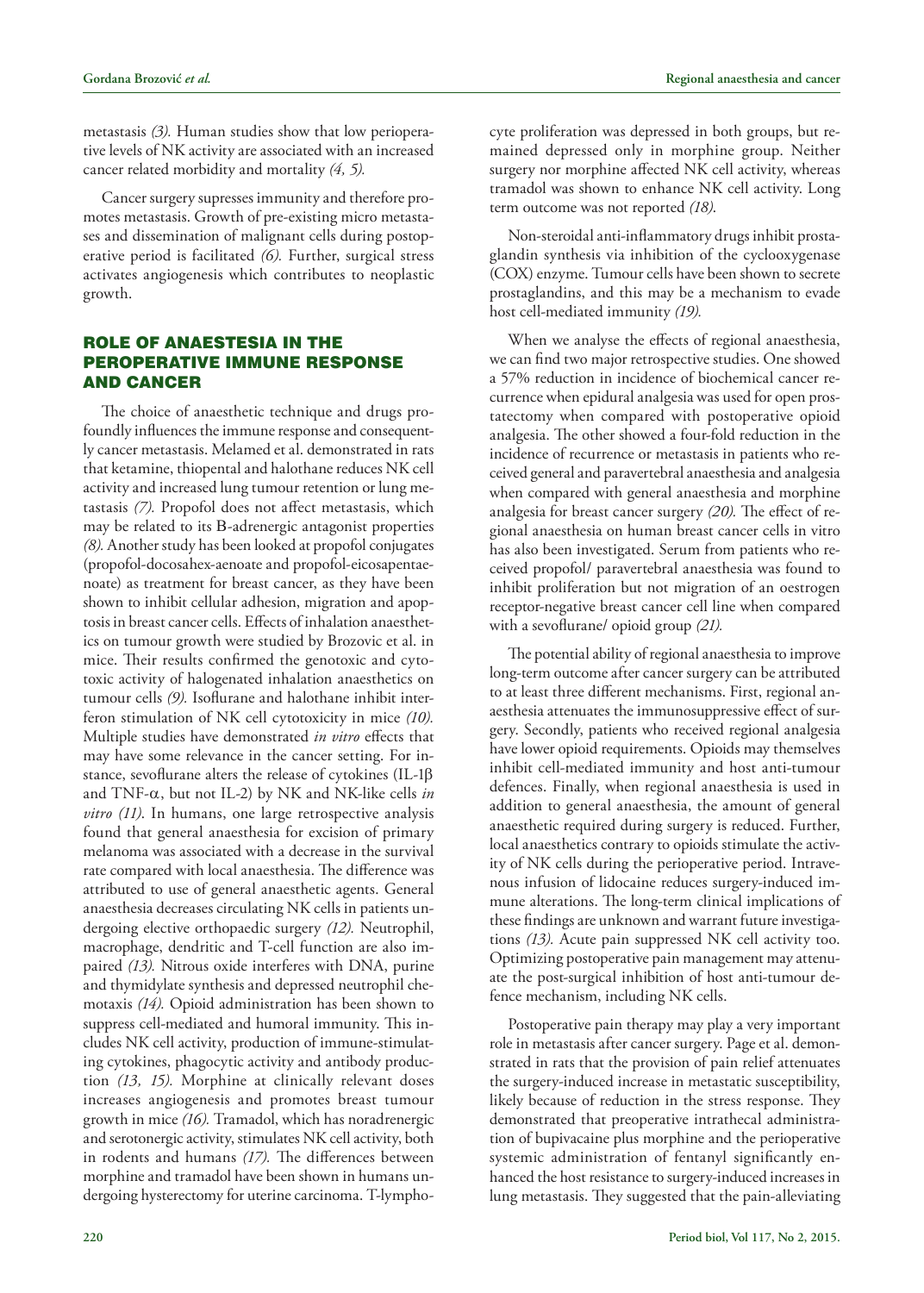effect of these drugs attenuated the surgery-induced promotion of metastasis rather than having direct effect on immunity, tumour cells or other mechanisms *(22).*

Opioids likely play a profoundly negative role. Morphine has been repeatedly shown to promote angiogenesis. It is well established that opioids inhibit cellular and humoral immune function in humans.

Anaesthetic strategies that protect the immune system have been suggested to guard against this effect and may reduce cancer recurrence and improve length of survival. Regional anaesthesia has been shown to minimise immunosuppression via its opioid sparing effect and by reducing the response to surgical stress.

There are many conflicting studies regarding regional anaesthesia and its impact on cancer recurrence. It has been reported that regional anaesthesia decreases some of the risk factors that promote cancer metastasis by attenuating the neuroendocrine stress response to surgery, reducing pain, the need for general anaesthetics, minimizing opioid use and decreasing pro-inflammatory cytokines. The theory is that regional anaesthesia may leave an intact immune system which could potentially decrease cancer recurrence via endogenous removal of tumour cell microemboli. A large analysis of 42 000 patients with colon cancer who underwent colon resection demonstrated that epidural use was associated with 5-year improved overall survival, but not actual cancer recurrence *(23).*

However, more prospective randomised controlled clinical trials are necessary to statistically demonstrate a causal relationship between regional anaesthesia and cancer recurrence. In general, all techniques of regional anaesthesia are very useful and applicable in cancer surgery, either for the anaesthesia itself or for the treatment of postoperative pain. We previously mentioned the benefits of thoracic paravertebral block for breast surgery and its influence on the cancer recurrence. However, this technique has the potential to offer long-lasting pain relief and reduce postoperative nausea, vomiting and chronic pain. Paravertebral block can uniquely eliminate cortical responses to thoracic dermatomes stimulation *(24).*

The results of studies aimed on application of epidural anaesthesia (EA) in large abdominal surgery are controversial. Although EA is theoretically supposed to be a favourable immune-modulating intervention, not all studies show a consistent beneficial effect from EA in colon cancer patients. There is increasing evidence deriving from animal studies thoracic epidural blockade could have an important role in modifying tissue microperfusion and protecting microcirculatory weak units from ischemic damage, regardless of the effect on macro-haemodynamics. Continuous EA is a technique that ensures quality analgesia for surgery in the upper abdomen. Its advantages are reduction of opioid consumption, lower

incidence of cardiac and pulmonary complications, shorter duration of postoperative ileus and early mobilisation of patients *(25).* Christopherson et al. found a better overall survival in the first 1.5 post-operative years in 177 colon cancer patients for stage I-II patients with a mean age of 69 years old who received EA. Nevertheless, the type of anaesthesia did not appear to affect long-term survival *(26).* A significant better overall survival was found by Holler et al. The positive impact of this study was the most significant in the high-risk patients (American Society of Anesthesiologists (ASA) score 3-4) *(27).*  The Swedish study of Gupta et al. found a reduction in all-cause mortality in rectal cancer patients who received EA *(28).* Contrary, the study of Myles et al. suggested that the use of epidural block in abdominal surgery for cancer is not associated with improved cancer-free survival *(29).* Study of Hiller et al. considered that effective epidural analgesia improves cancer outcomes following gastrooesophageal cancer surgery in patients with grouped pathological staging *(30).* Continuous EA is a technique that ensures quality analgesia for surgery in the upper abdomen. The advantages of EA are reduced opioid consumption, lower incidence of cardiac and pulmonary complications, and shorter duration of postoperative ileus and early mobilisation of patients. However, there are some limitations in the use of EA in the liver surgery such as postoperative coagulation disorders.

Contrary to EA continuous wound infiltration (CWI) is analgesic technique of application local anaesthetic directly into surgical wound through multi-holed wound catheter placed by surgeon on the end of the surgery. CWI enables reduction in opioid consumption and opioid related side effects, earlier recovery of bowel function and hospital stay. Continuous wound infusion of local anaesthetics has been successfully applied for postoperative pain control in several procedures but, it is underused in thoracic surgery. Fiorelli et al. in their paper concluded that CWI is an effective, easy and safe procedure. It significantly reduces systemic inflammatory markers, pain scores and opioid intake; and accelerates the recovery of respiratory function *(31).*

In ovarian cancer patients intraoperative use of epidural anaesthesia was associated with an increased time to tumour recurrence after surgery *(32).* Quality improvement in colorectal and gynaecological surgery is performing the transversus abdominis plane (TAP) block. Adding TAP block is appropriate tool to improve patient and financial outcomes and to achieve better results of treatment. Keller and colleges analysed results of 200 patients with colorectal carcinoma and concluded that transverses abdominis plane blocks may be an efficient, cost-effective method for improving laparoscopic colorectal surgery *(33).* 

Peripheral nerve blocks (PNB) or plexus blocks can be used when pain occurs in the area of one or more periph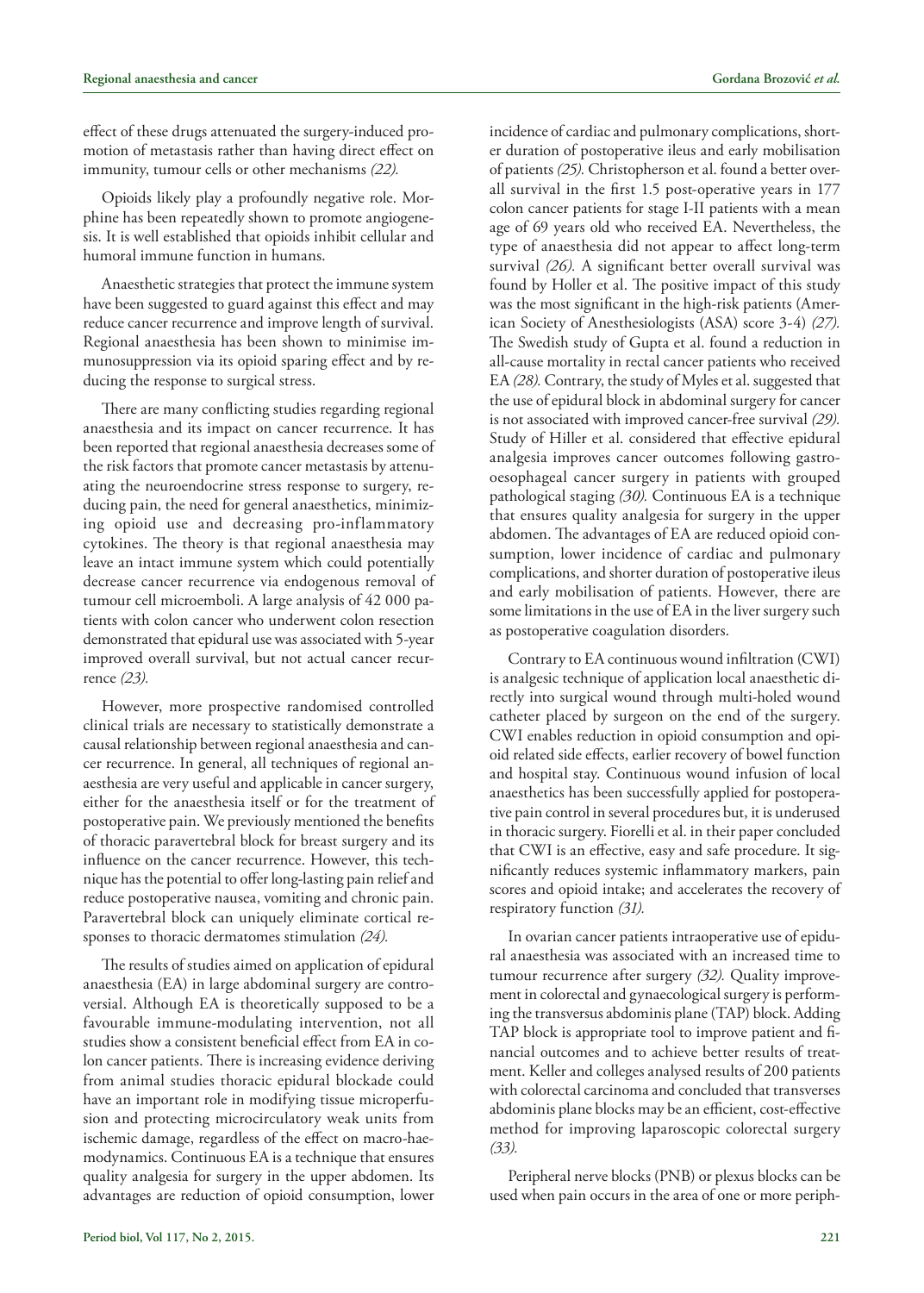eral nerves. The pain may arise from primary or secondary tumor deposits or be the result of treatment or secondary complications such as pathological fracture or vascular occlusion. PNB are often used to avoid side effects and complications of general anaesthesia, particularly respiratory-related effects, and to provide analgesia while minimizing opioid use. PNB are widely-used for surgical anaesthesia as well as for postoperative pain control, and offer distinct benefits over general or central blocks in certain clinical situations. Further, PNB provide analgesia that may be superior to other techniques for some patients. Koshy et al. described successful continuous femoral block for pain relief of acute severe cancer related pain caused by pathological femur fracture *(34).* Locoregional anaesthesia provides better pain control, eliminating the need for opioids in the postoperative period and resulting in negative effects on immune function and tumour growth; it also reduces the release of endogenous opioids *(35).*

## **CONCLUSION**

Finally, we could conclude that the relationship between regional anaesthesia and cancer recurrence is one of the most interesting topics in anaesthesia today. The concept that anaesthesia can influence the outcome of cancer would raise our speciality to a new level. We must wait the results of prospective trials before definitive conclusions.

## REFERENCES

- **1.** SNYDER G L, GREENBERG S 2010 Effect of anaesthetic technique and other perioperative factors on cancer recurrence. *[Br J](http://www.ncbi.nlm.nih.gov/pubmed/?term=snyder+g.l.%2C+cancer+recurence) [Anaesth](http://www.ncbi.nlm.nih.gov/pubmed/?term=snyder+g.l.%2C+cancer+recurence) 105:* 106-15
- **2.** SMYTH M J, GODFREY D I, TRAPANI J A 2001 A fresh look at tumor immunosurveillance and immunotherapy. *Nat Immunol 2:* 293-9
- **3.** SHAKHAR G, BEN-ELIYAHU S 1998 *In vivo* beta-adrenergic stimulation suppresses natural killer activity and compromises resistance to tumor metastasis in rats. *[J Immunol](http://www.ncbi.nlm.nih.gov/pubmed/?term=Shakhar+G%2C+In+vivo+beta-adrenergic) 160:* 3251-8
- **4.** BRITTENDEN J, HEYS S D, ROSS J, EREMIN O 1996 Natural killer cells and cancer. *Cancer 77:* 1226-43
- **5.** LEVY S M, HERBERMAN R B MALUISH A M, SCHLIEN B, LIPPMAN M 1985 Prognostic risk assessment in primary breast cancer by behavioral and immunological parameters. *Health Psychol 4:* 99-113
- **6.** BEN-ELIYAHU S 2003 The promotion of tumor metastasis by surgery and stress: immunological basis and implications for psychoneuroimmunology. *Brain Behav Immun 17 (Suppl 1):* S27-36
- **7.** MELAMED R, BAR-YOSEF S, SHAKHAR G, SHAKHAR K, BEN-ELIYAHU S 2003 Suppression of natural killer cell activity and promotion of tumor metastasis by ketamine, thiopental, and halothane, but not by propofol: mediating mechanisms and prophylactic measures. *Anesth Analg 97:* 1331-9
- **8.** ZHOU W, FONTENOT H J, WANG S N, KENNEDY R H 1999 Propofol-induced alterations in myocardial beta-adrenoceptor binding and responsiveness. *Anesth Analg 89:* 604-8
- **9.** BROZOVIC G, ORSOLIC N, KNEZEVIC F, HORVAT KN-EZEVIC A, BENKOVIC V, SAKIC K, HRGOVIC Z, BEND-

ELJA K, FASSBENDER W J 2009 Genotoxicity and cytotoxicity of cisplatin treatment combined with anaesthetics on EAT cells in vivo. *[Onkologie](http://www.ncbi.nlm.nih.gov/pubmed/?term=brozovic+g%2C+onkologie) 32:* 337-43

- **10.** MARKOVIC S N, KNIGHT P R, MURASKO D M 1993 Inhibition of interferon stimulation of natural killer cell activity in mice anesthetized with halothane or isoflurane. *Anesthesiology 78:* 700- 6
- **11.** MITSUHATA H, SHIMIZU R, YOKOYAMA M M 1995 Suppressive effects of volatile anesthetics on cytokine release in human peripheral blood mononuclear cells. Int *J Immunopharmacol 17:*  529-34
- **12.** BRAND J M, KIRCHNER H, POPPE C, SCHMUCKER P 1997 The effects of general anesthesia on human peripheral immune cell distribution and cytokine production. *Clin Immunol Immunopathol 83:* 190-4
- **13.** SESSLER D I 2008 Does regional analgesia reduce the risk of cancer recurrence? A hypothesis*.* Eur J Cancer Prev 17*:* 269*-*72
- **14.** WEIMANN J 2003 Toxicity of nitrous oxide. *Best Pract Res 17:* 47-61
- **15.** VALLEJO R, DE LEON-CASASOLA O, BENYAMIN R 2004 Opioid therapy and immunosuppression: a review*. Am J Ther* 11*:*  354*-*65
- **16.** GUPTA K, KSHIRSAGAR S, CHANG L, SCHWARTZ R, LAW P Y, YEE D, HEBBEL R P 2002 Morphine stimulates angiogenesis by activating proangiogenic and survival-promoting signaling and promotes breast tumor growth. Cancer Res 62: 4491- 8
- **17.** GASPANI L, BIANCHI M, LIMIROLI E, PANERAI AE, SAC-ERDOTE P 2002 The analgesic drug tramadol prevents the effect of surgery on natural killer cell activity and metastatic colonization in rats*. J Neuroimmunol* 129*:* 18*-*24
- **18.** SACERDOTE P, BIANCHI M, GASPANI L, MANFREDI B, MAUCIONE A, TERNO G, AMMATUNA M, PANERAI A E 2000 The effects of tramadol and morphine on immune responses and pain after surgery in cancer patients. *Anesth Analg 90:* 1411-4
- **19.** WOJTOWICZ-PRAGA S 2003 Reversal of tumor-induced immunosuppression by TGF-beta inhibitors*. Invest New Drugs* 21*:* 21*-*32
- **20.** BIKI B, MASCHA E, MORIARTY D C, FITZPATRICK J M, SESSLER D I, BUGGY D J 2008 Anesthetic technique for radical prostatectomy surgery affects cancer recurrence: a retrospective analysis. *Anesthesiology 109:* 180-7
- **21.** COLOZZA M, AZAMBUJA E, CARDOSO F, SOTIRIOU C, LARSIMONT D, PICCART MJ 2005 Proliferative markers as prognostic and predictive tools in early breast cancer: where are we now? *Ann Oncol* 16*:* 1723*-*39
- **22.** PAGE G G, BLAKELY W P, BEN-ELIYAHU S 2001Evidence that postoperative pain is a mediator of the tumor-promoting effects of surgery in rats. *Pain 90:* 191-9
- **23.** CUMMINGS K C 3RD, XU F, CUMMINGS L C, COOPER G S 2012 A comparison of epidural analgesia and traditional pain management effects on survival and cancer recurrence after colectomy: a population-based study. *Anesthesiology 116:* 797-806
- **24.** KLEIN S M, BERGH A, STEELE S M, GEORGIADE G S, GREENGRASS RA 2000 Thoracic paravertebral block for breast surgery. *Anesth Analg 90:* 1402-5
- **25.** ŠTEFANČIĆ L J, BROZOVIĆ G, ŠTURM D, MALDINI B, ŠAKIĆ ZDRAVČEVIĆ K 2013 Continuous wound infusion versus epidural postoperative analgesia after liver resection in carcinoma patients. *Period biol 115:* 191-195
- **26.** CHRISTOPHERSON R, JAMES K E, TABLEMAN M, MAR-SHALL P, JOHNSON F E 2008 Long-term survival after colon cancer surgery: a variation associated with choice of anesthesia. *Anesth Analg 107:* 325-32